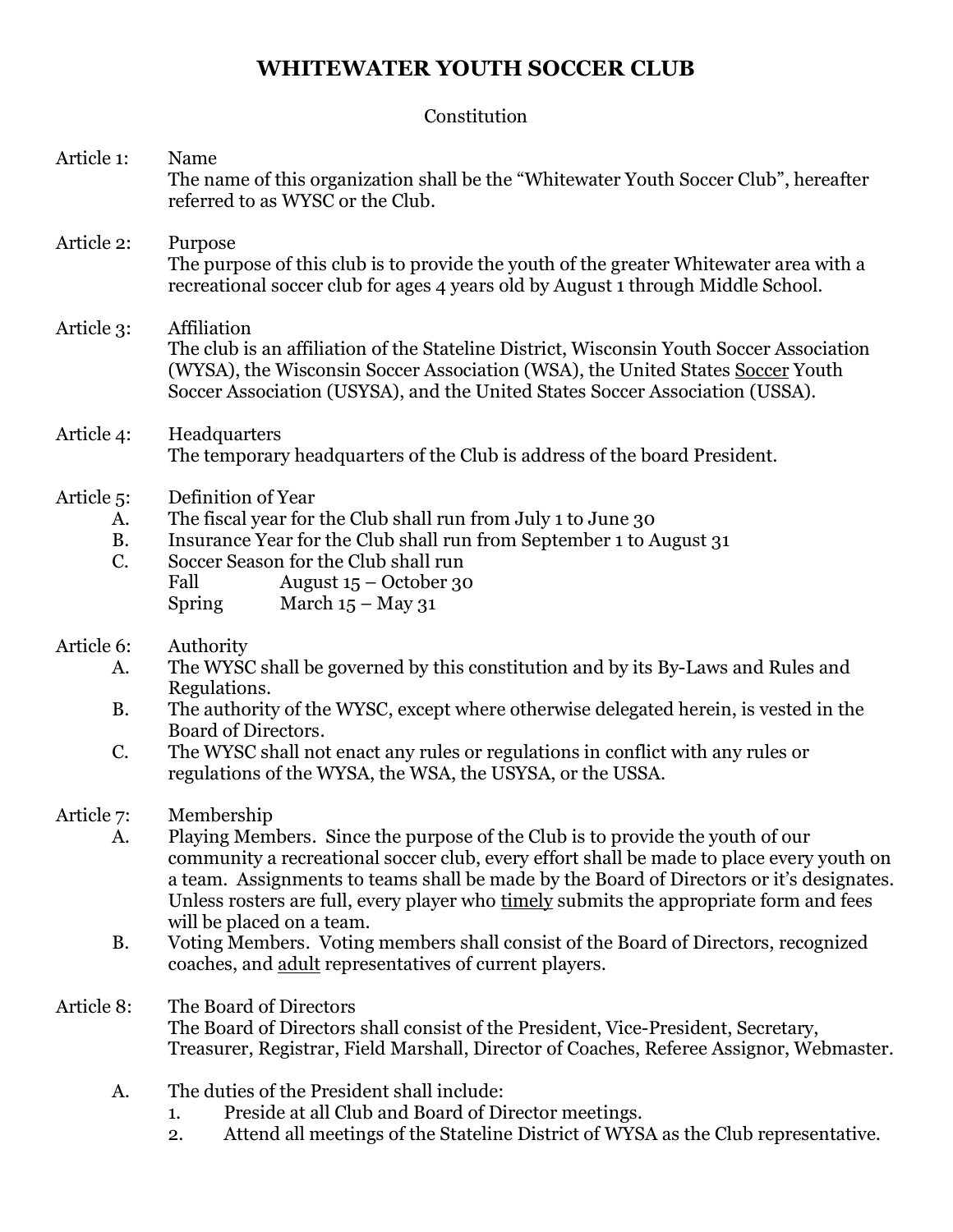- 3. Serve as liason between the Club and the City of Whitewater, Whitewater Department of Parks and Recreation, the School District, and other organizations.
- 4. Set traveling home game schedule.
- 5. Serve as chairperson to board assigned committees.
- B. The duties of the Vice President shall include:
	- 1. Preside at all Club and Board of Director meetings in the absence of the President.
	- 2. Attend meetings of the Stateline District of WYSA as WYSA representative with or in the absence of the President.
	- 3. Take care of field insurance and reserve fields.
	- 4. Any President passed duties.
	- 5. Serve as chair on board assigned committees.
- C. The duties of the Secretary shall include:
	- 1. Record the minutes of all Club and Board of Director meetings.
	- 2. Club communication.
		- a. Flyers
			- b. Newsletters
			- c. Publicity
			- d. Thank-you notes
	- 3. Registration communication.
- D. The duties of the Treasurer shall include:
	- 1. Maintain all accounts of the Club.
	- 2. Provide a written report of the Club's financial position and the results of the Club's operations at all meetings and at the end of the fiscal year.
- E. The duties of the Registrar shall include:
	- 1. Collect, maintain, and submit all player records according to Stateline deadlines.
	- 2. Prepare registration materials for the team formation meeting.
	- 3. Work with the Treasure to correctly transfer registration fees and dues.
	- 4. In charge of registration.
	- 5. Procurement and distribution of team uniforms.
- F. The duties of the Field Marshall shall include:
	- 1. Coordinate the measuring/lining of each field before the start of each season.
	- 2. Coordinate the lining of each field each week or as needed during the season.
	- 3. Maintain and record club goals, nets, measuring equipment, field paint, and painting equipment.
- G. The duties of the Director of Coaches and Equipment shall include:
	- 1. Recruit and train coaches for each team in the Club.
	- 2. Conduct coach organization meetings.
	- 3. Conduct or notify of coach training classes.
	- 4. Collect, distribute, and maintain records of all Coaches equipment.
- H. The duties of the Referee Assignor shall include:
	- 1. Be a Grade 8 certified referee.
	- 2. Recruit and inform referees of training.
	- 3. Schedule referees for all games in Whitewater that need referees.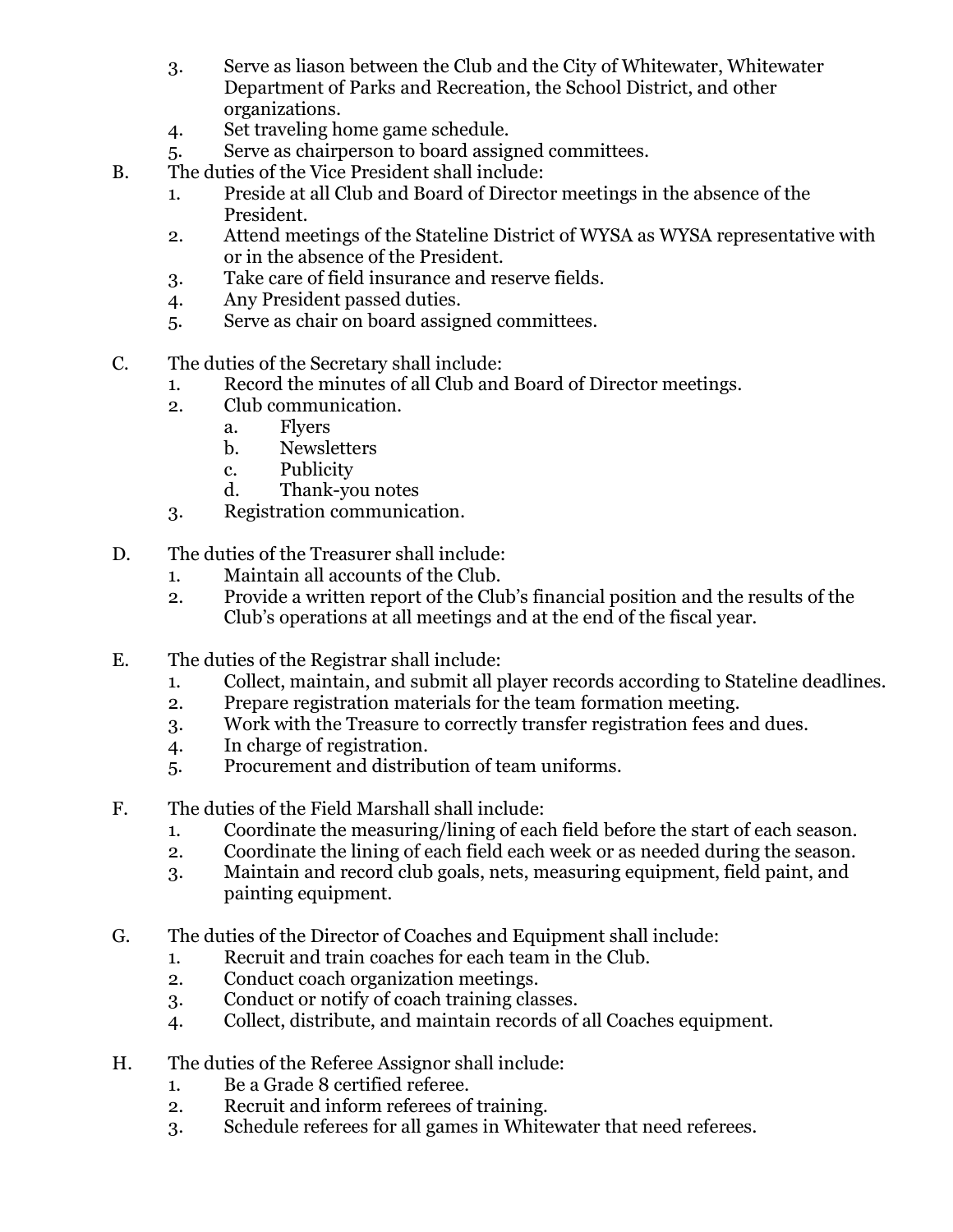- I. The duties of the Webmaster shall include:
	- 1. Maintain and update the Club website including contact information, schedules, newsletters, and general information.
	- 2. Ensure the Club website is linked to associated website as directed by the Board of Directors.
- J. Members of the Board of Directors shall be elected at the election meeting.
- K. The terms of the Board of Directors shall be two years with the President, Vice President, Secretary, and Field Marshall being elected in odd years and Registrar, Treasure, Head of Coaches, Webmaster, and Referee Assignor being elected in the even years.
- L. A member of the Board of Directors may be removed from office for just cause by a vote of two-thirds (2/3) of the board of directors. No one can abstain from the vote.

# Article 9: Amendments This constitution may be amended by a majority vote of the voting members present at a regular meeting of the Club.

#### Article 10: Dissolving the Club

- A. This club may be dissolved by a vote or three-fourths  $(3/4)$  of the voting members present at a special meeting called by the President for the purpose of dissolving the Club.
- B. On dissolution, any funds remaining in the Club's treasury shall revert to the WYSA.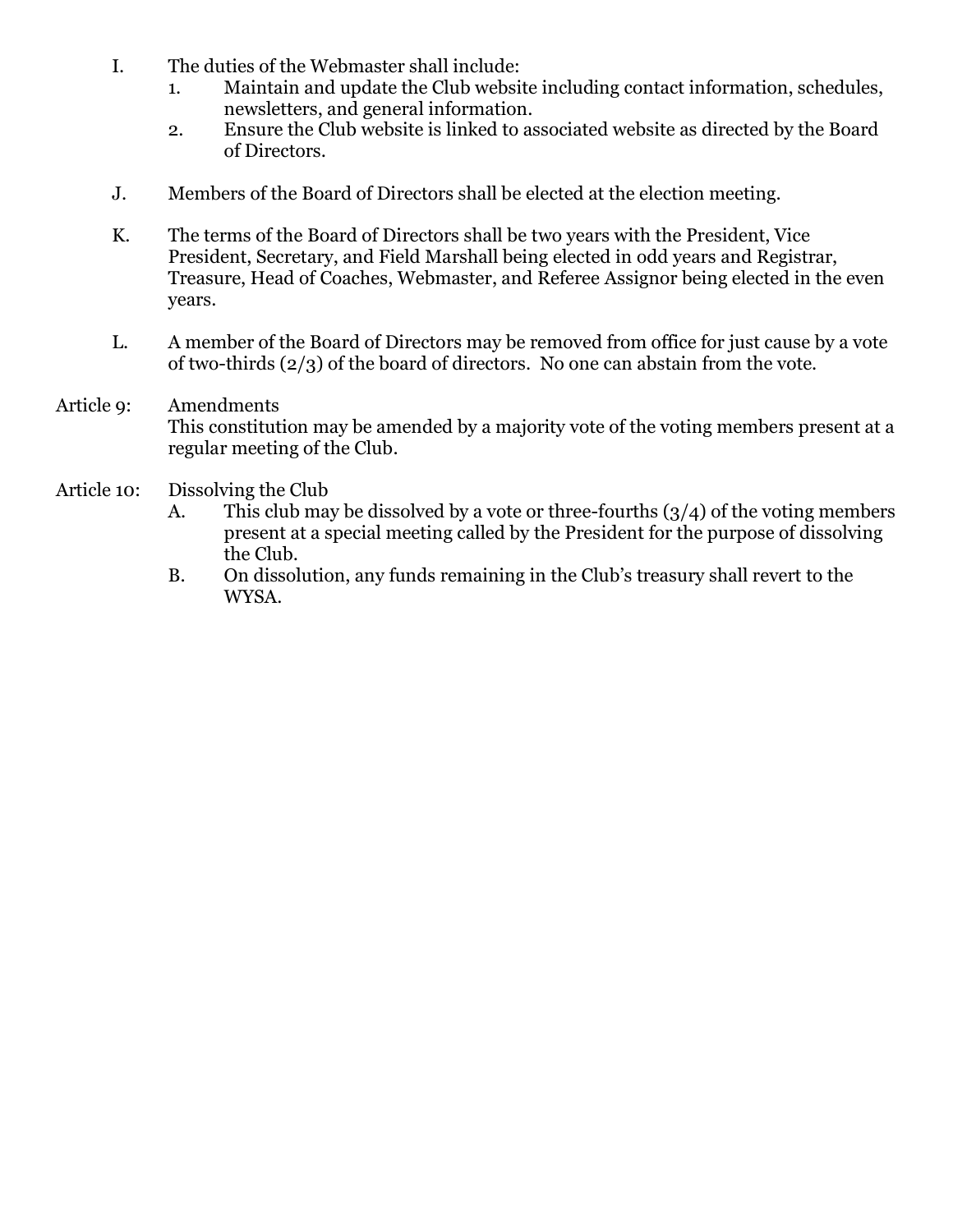# **WHITEWATER YOUTH SOCCER CLUB**

# By-Laws

# 1. Rules of Order

All meetings of the WYSC shall be conducted in accordance with the most current issue of Robert's Rules of Order.

#### 2. Quorum Any number of voting members attending a duly called meeting shall constitute a quorum.

## 3. Annual Dues

The annual dues for players shall be set by the Board of Directors.

### 4. Meetings

- A. Meetings of the Board of Directors shall be called as needed. Every effort shall be made to provide one week's notice for such meetings.
- B. Regular meetings of the Club shall be held as specified by the President. Every effort should be made to provide one week's notice for such meetings.
- C. End of the year Record Review meeting.

### 5. Committees

- A. The WYSC shall have the following standing committees:
	- 1. Fields Committee
	- 2. Fundraising Committee
		- a.  $4^{\text{th}}$  of July Booth
			- b. Specialty Items
	- 3. Special Events
		- a. 4th of July Parade
		- b. Pictures
		- c. AGM
	- 4. Any other Committee

#### 6. Coaches

- A. All coaches and assistant coaches must have a valid coach's card.
- B. All traveling head coaches must have a g/y1 coaching license or higher.

### 7. Referee

All referees must have a WSA 9 level referee license or higher.

### 8. Tournaments

Teams may use club uniforms and insurance when playing in tournaments.

#### 9. Fields

Fields will be maintained from the first sanctioned game of the Fall and Spring seasons through the last sanctioned game of the Fall and Spring season.

### 10. Discipline

- A. Any fines levied against a coach or team are the responsibility of the coach or team.
- B. Any player or coach receiving a Red Card may be reviewed and sanctioned by the Club.
- C. Players, Coaches, or Parents not following Club rules can be sanctioned by the Club.